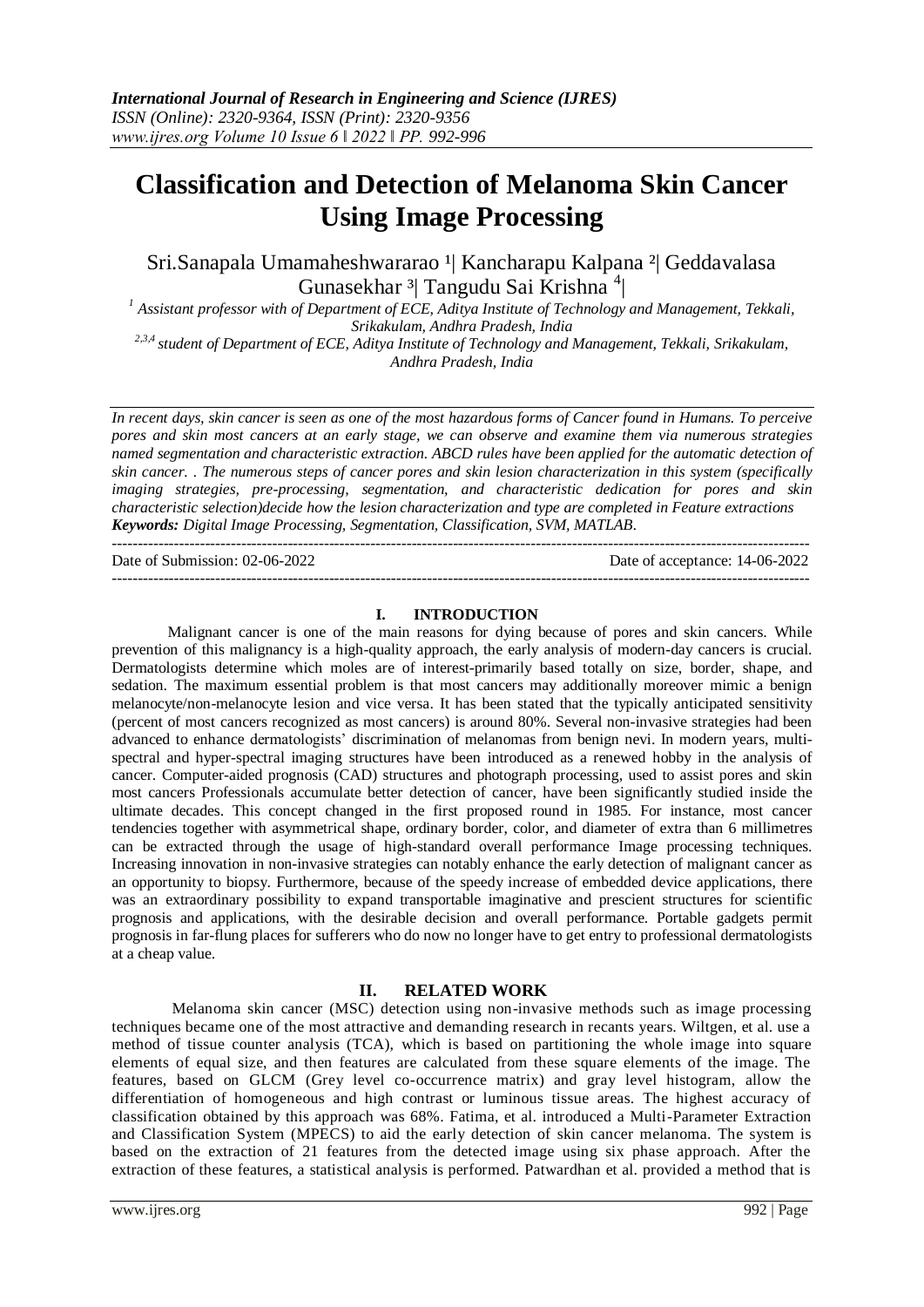based on the use of wavelet transformation based tree structure model for evaluation and the classification of skin lesion images into melanoma and dysplastic nevus

The features to perform skin lesion segmentation used in various papers are shape, color, texture, and luminance. Many border detection methods are reported in the literature. Histogram thresholding includes global thresholding on optimized color channels followed by morphological operations, Hybrid thresholding. The ABCD rule of dermoscopy, suggests that asymmetry gives the most prominent among the fourfeatures of asymmetry, border irregularity, color, and diameter. Several studies have been carried out on quantifying asymmetry in skin lesions. In Some techniques, the symmetry feature is calculated based on geometrical measurements on the whole lesion.

e.g. Symmetric distance and circularity. Other studies proposed the circularity index, as a measure of irregularity of borders in dermoscopy images.



**Fig. 1. System Flowchart Diagram**.

## **IV. THE PROPOSED TECHNIQUES**

#### **4.1.Data collection**

A collection of 1000 clinical images was collected from ISIC Website to be used for image analysis and to develop the system. The following image problems were excluded from the collection in order to generate the dataset:

- Poor-quality images.
- Images with uncertain class labels.
- Images wherein the ratio of the scale of lesions turned into very low in comparison with different images.
	- Images wherein massive numbers of hairs covered the surface of the lesion

.Each image was cropped so that the lesion was located in the center of the image and then each sample was resized to 450X600 pixels. The generated dataset contained 5000 images and was divided into two groups: melanoma and non-melanoma. There were 560 images of melanoma and 560 images of benign nevi. And remaining images are used for CNN Classification.

#### **4.2. Pre-processing**

This step includes Converting the RGB acquired skin image to a gray image, Contrast enhancement, Histogram modification and, Noise Filtering. Contrast enhancement and histogram change are proposed due to the fact that a number of the obtained images aren't homogenous because of the wrong illumination at some point of the image acquisition. While the histogram alternate strategies which consist of histogram equalization are used to increase the contrast of the image and, therefore, make the segmentation more accurate. Noise filtering using a median filter is implemented to reduce the impact of hair cover on the skin in the final image used for classification

#### **4.3.Segmentation**

The subsequent level after preprocessing is detecting and segmenting the region of interest (ROI) which represents the lesion region. One of the main contributions of this study was to develop a fast and efficient algorithm to enable border detection to be implemented on a portable system. We proposed the following techniques as follows:

Several edge detection techniques have been investigated after the usage of morphological operations because of the pre-processing step for border detection of melanoma images. We considered this method due to its speed and computational simplicity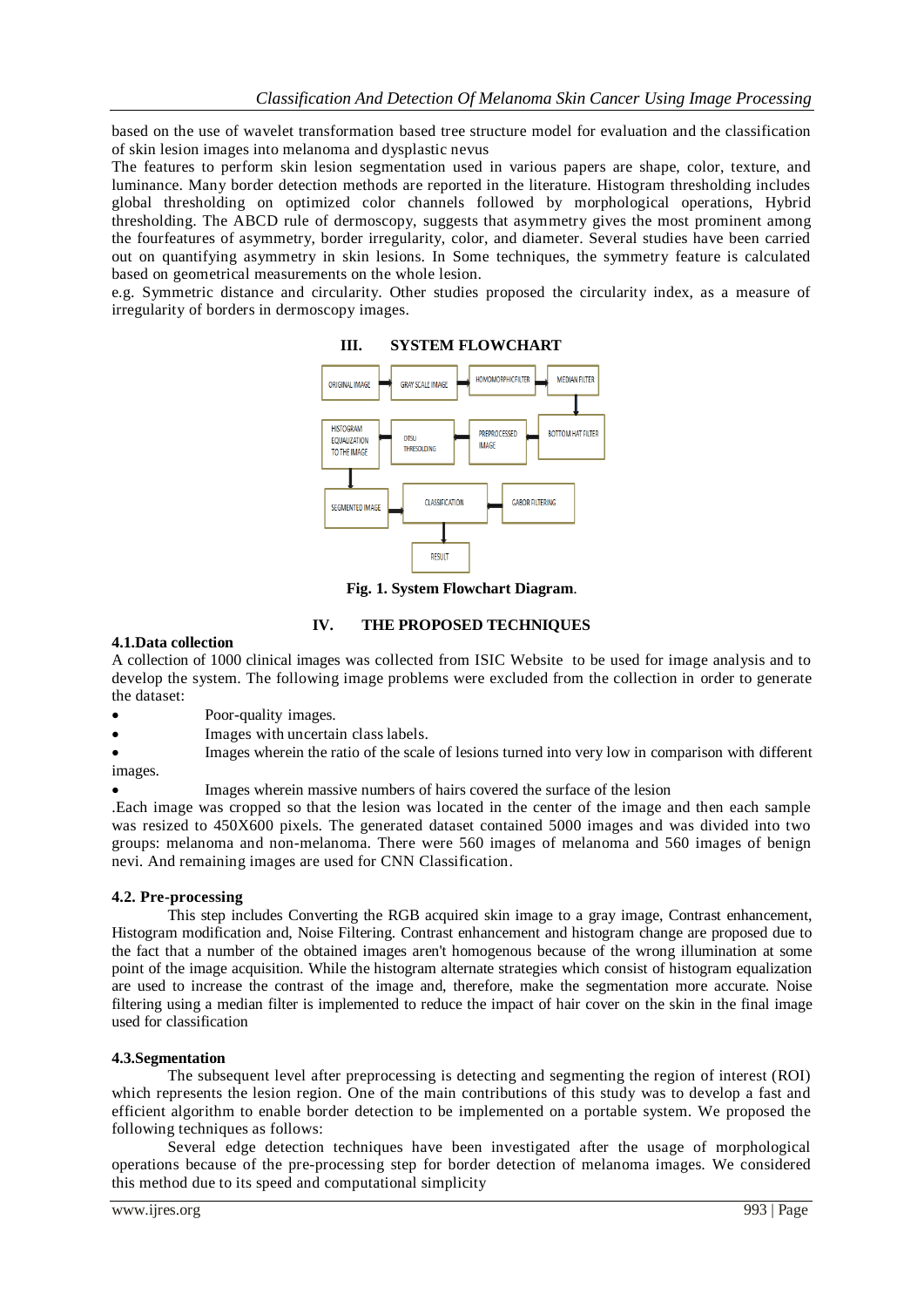**Based on Color features**: A semi-automatic method for lesion segmentation of clinical images based On lesions, color functions become evolved so that it will enhance the accuracy of border detection.

#### **Otsu thresholding:**

 Since the ROI is homogenous and, therefore, the thresholding becomes dynamic depending on the histogram of the enhanced image. After that,

 Image filling is applied to remove background pixels from inside the detected object and, therefore, make the ROI clear.

 Image opening is used to take away the extra background pixels which represent part of non-ROI and, also, to smooth the contour of the object's boundary and break narrow isthmuses, and eliminate thin protrusions.

 Finally, the extracted region is cropped and then converted to a gray level image and the histogram image is calculated.

#### **4.4 Feature extraction**

**Color Features**: Color analysis is one of the most important methods for analyzing medical images. Color moments can be used as color features in image processing. Color moments estimate the representation of color distribution in an image and specify a measurement for the color similarity between images. They are scaling and rotation invariant and encode both shape and color information for feature extraction.

**Shape features:** The shape traits are the Border irregularity index, Abnormality index, Circularity, and diameter that compare to the lesion.

**Texture features:** Texture analysis is a technique for extraction and analysis of the shape and spatial structure of images such as smoothness, coarseness, roughness, and regular patterns. In this study, texture features were extracted from The Grey level co-occurrence matrix (GLCM).and Texture Feature extraction using Gabor filter

#### **4.5 classification**

classification is the final step of this project, on this step we use the SVM set of rules which classifies into benign cancer or malignant cancer. Unlike maximum algorithms, SVM makes use of a hyper plane that acts as a choice boundary between the numerous classes. SVM may be used to generate multiple keeping apart hyper planes such that the information is split into segments and every section carries the handiest sort of information. Features of SVM are as follows:

1. SVM is a supervised learning set of rules. This method that SVM trains on a set of classified information. SVM research the classified training records after which classifies any new input records depending on what is discovered with inside the training phase.

2. A essential benefit of SVM is that it could be used for both classification and regression problems. Though SVM is in particular regarded for classification, the SVR (Support Vector Regression) is used for regression problems.

3. SVM may be used for classifying non-linear information via way of means of using the kernel trick. The kernel trick method transforms information into some other size that has a clear dividing margin among instructions of records. After that, you can without problems draw a hyper plane between the numerous lessons of information

## **V. RESULTS**

*A. Image Acquisition*



**Fig.1.input image**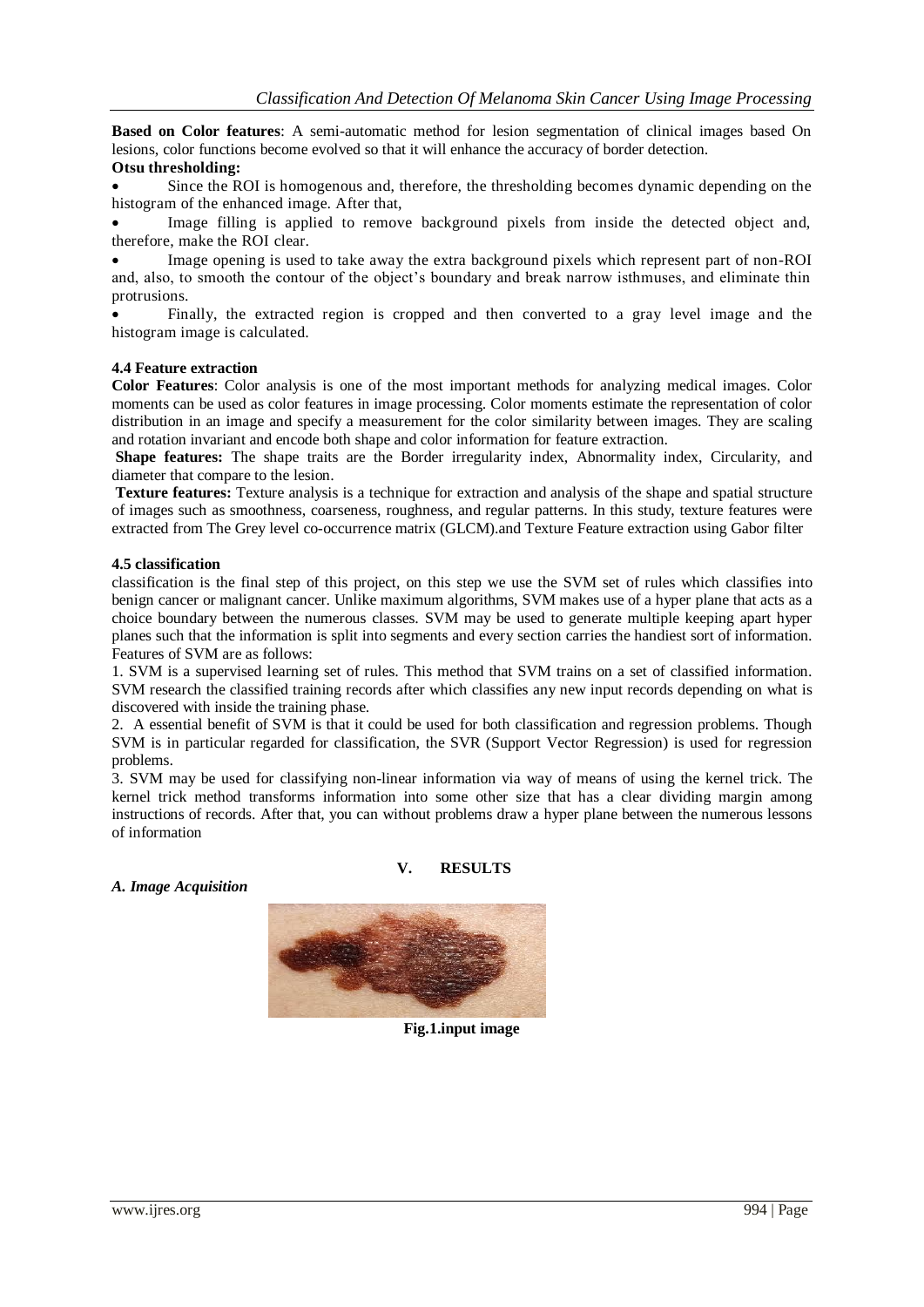*B. Pre-processing*



**Fig.2.preprocessed image**

Fig 1 is the original image which we take as input the image on the left is the cancer image and on the right is the output image of pre-processing

#### *C. Segmentation*



**Fig.3. segmented image**

### *D. Feature Extraction*

Texture Feature extraction using Gabor filter Analysis results: [by Gabor filtering]

|  |  |  |  |                            | .                                      |
|--|--|--|--|----------------------------|----------------------------------------|
|  |  |  |  |                            | ,,,,,,,,                               |
|  |  |  |  | <b>E S W W W W &amp; S</b> | .                                      |
|  |  |  |  | EZZWINSS                   |                                        |
|  |  |  |  | = 2 2 7 1 1 1 8 5          | .<br>$P = 100$ The second $100$ Pile C |

**Fig.4.1. A real part of the Gabor filter fig.4.2. The magnitude of the Gabor filter**